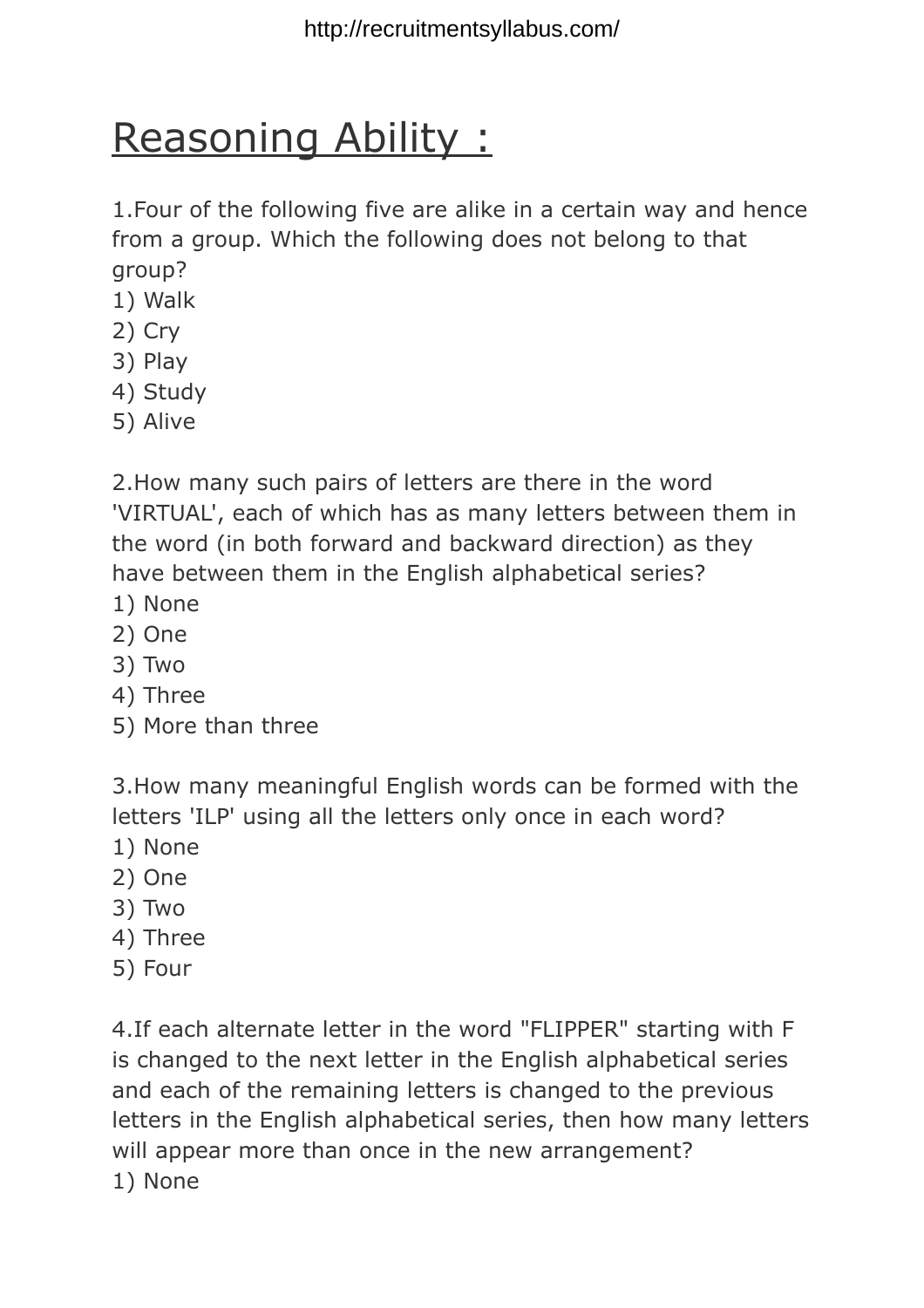http://recruitmentsyllabus.com/

- 2) One
- 3) Two
- 4) Three
- 5) Four

5.Pointing to a girl, Mr. Arun said, 'She is the daughter of my mother's only child". How is the girl related to Mr. Arun?

- 1) Sister
- 2) Mother
- 3) Cousin
- 4) Daughter
- 5) Cannot be determined

6.In a certain code language, 'LISP' is coded as 'MJTQ', similarly 'PLAN' is coded as 'QMBO'. How will 'FORT' be coded in the same code language?

- 1) ENSQ
- 2) GPUS
- 3) ENQS
- 4) GPSU
- 5) None of these

7.'Artificial' is related to 'Natural' in the same way as 'Private' is related to ----

- 1) Future
- 2) Personal
- 3) Public
- 4) Closed
- 5) Confidential

8.Four of the following five are alike on the basis of being divisible by a particular number and hence form a group. Which of the following does not belong to that group?

- 1) 21
- 2) 91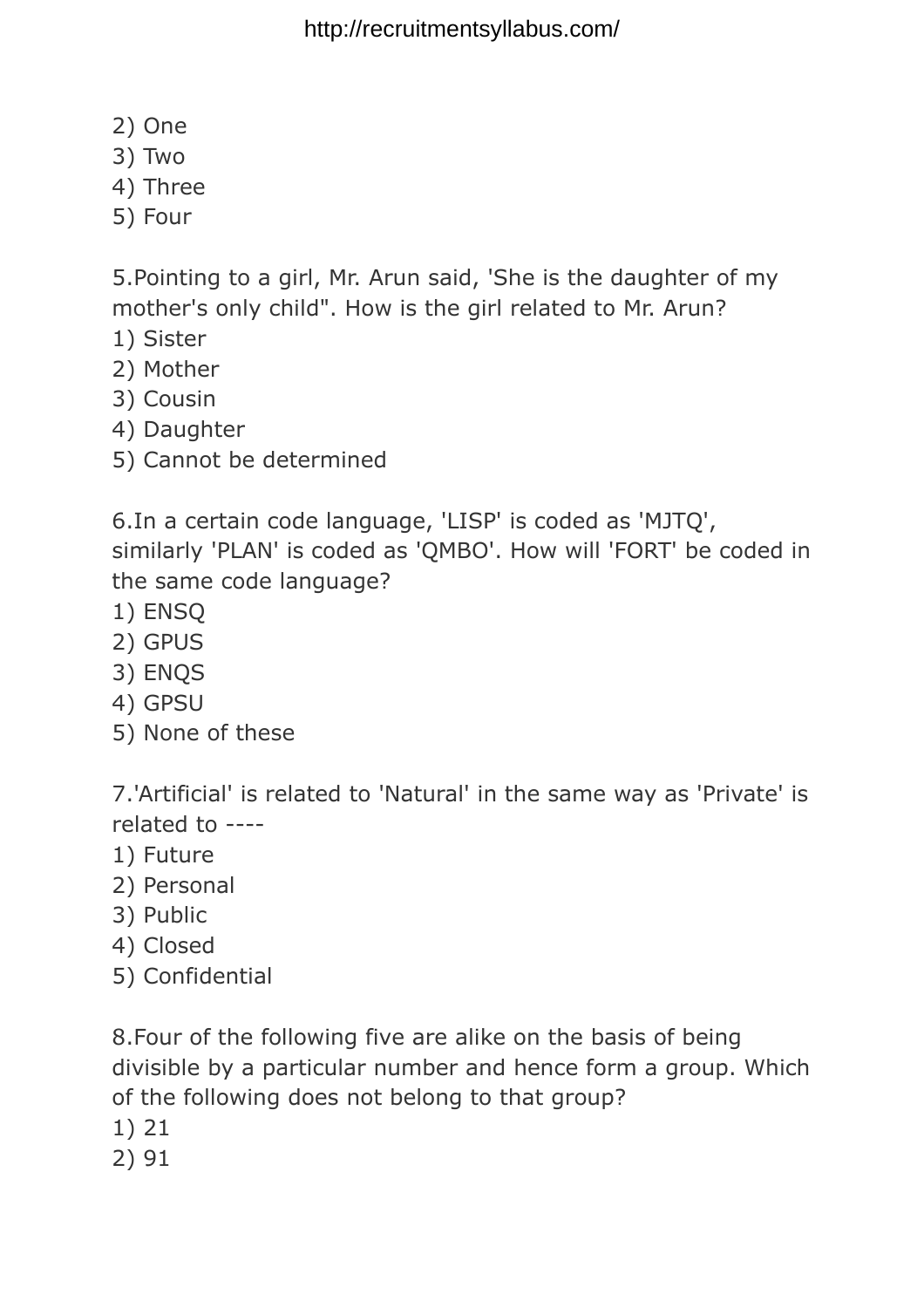- 3) 65
- 4) 77
- 5) 35

9.In a class of 25 students, Lata's rank is 13th from the top and Parul's rank is 19th from the bottom. If Vishal's rank is exactly between Lata's and Parul's rank what is Vishal's rank from the top?

- 1) 10th
- 2) 8th
- 3) 9th
- 4) 7th
- 5) Cannot be determined

10.What should come next in the number series given below? 1 1 2 1 2 3 1 2 3 4 1 2 3 4 5 1 2 3 4 5 6 1 2 3 4 5 6 1) 5 2) 2 3) 8 4) 1 5) None of these

Directions: (11 - 15): Study the following information to answer the given questions.

Eight friends A, B, C, D, E, F, G and H are sitting around a circle facing the centre, not necessarily in the same order. F sits fourth to the left of B. A and H are immediate neighbours of F. C sits third to the left of A. G sits third to the right of E.

- 11. What is D's position with respect to B?
- 1) Immediate left
- 2) Sixth to the right
- 3) Second to the left
- 4) Seventh to the left
- 5) Fifth to the right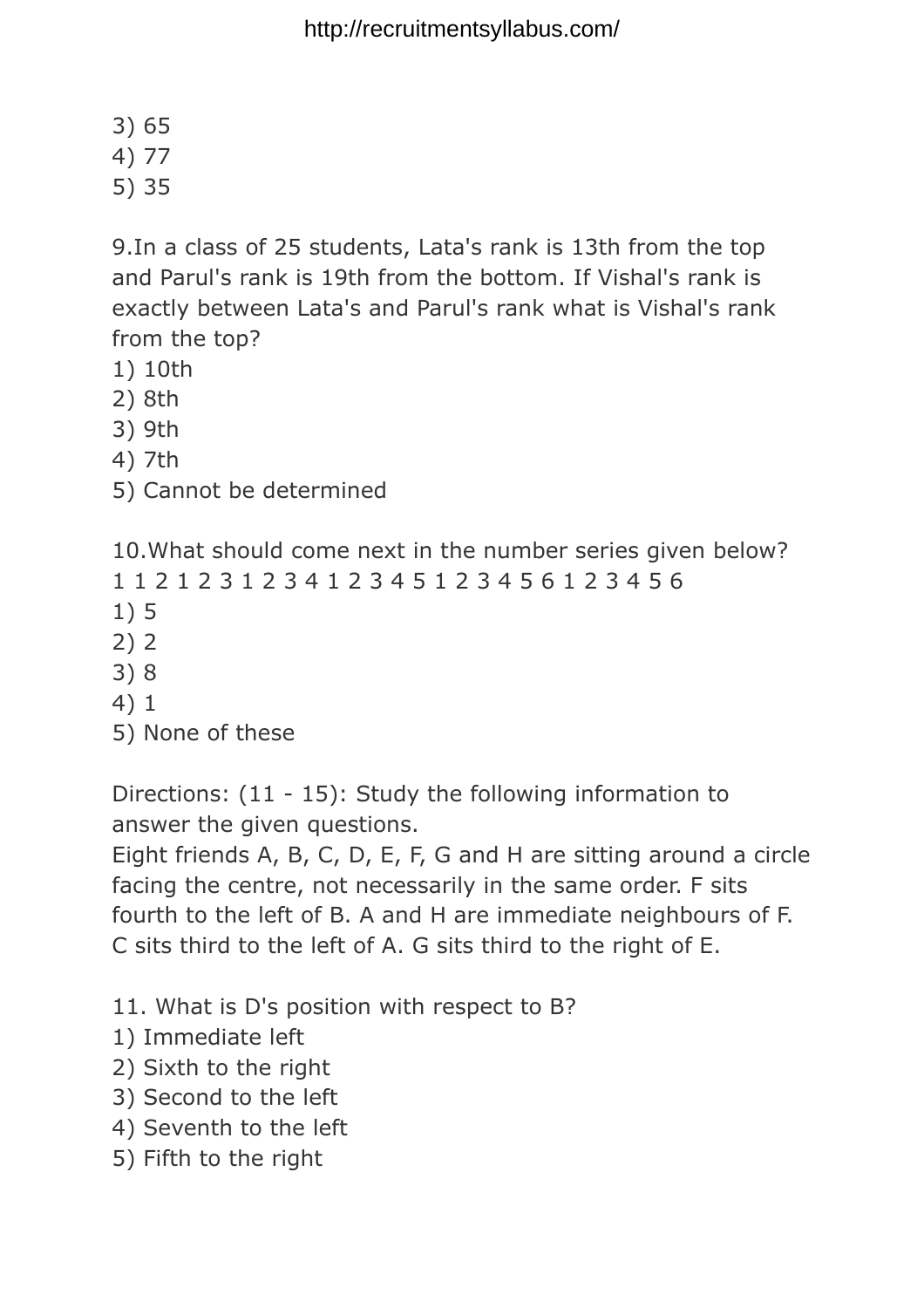- 12. What are the immediate neighbours of G?
- 1) F and H
- 2) A and F
- 3) C and H
- 4) A and B
- 5) B and C

13. If C is related to E in a certain way and similarly F is related to B in the same way, to whom is A related to?

- 1) H
- 2) D
- 3) G
- 4) C
- 5) None of these

14. Four of the following five are alike in a certain way based on their seating positions in the above arrangement and so form a group. Which is the one that does not belong to the group?

- 1) FE
- 2) HA
- 3) DG
- 4) BE
- 5) CF

15. If all the eight friends are made to sit alphabetically in the clockwise direction starting from A, positions of how many will remain unchanged (excluding A)?

- 1) None
- 2) One
- 3) Two
- 4) Three
- 5) Four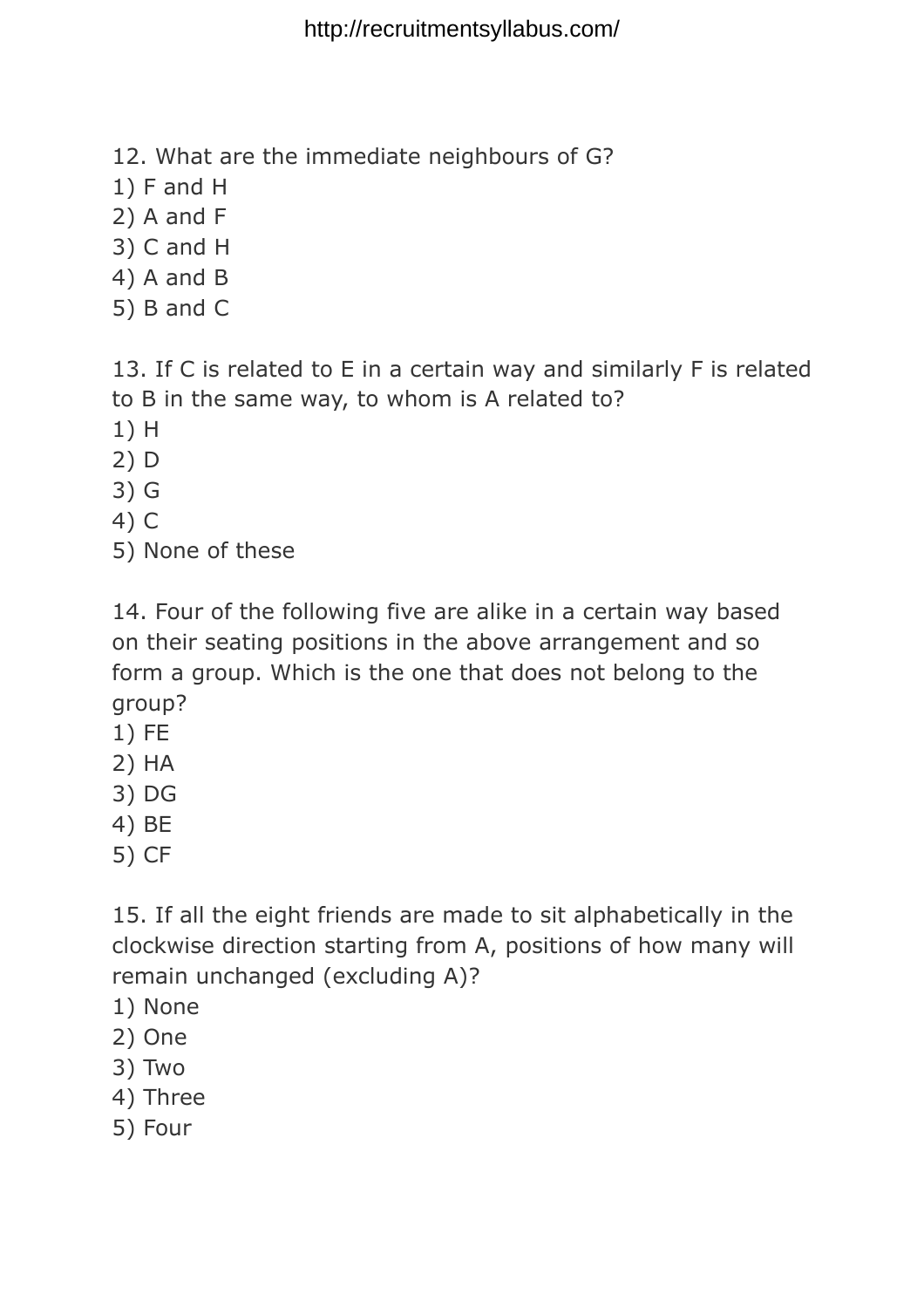Directions (16 - 20): In each question below are two statements followed by two conclusions numbered I and II. You have to take the two given statements to be true even if they seem to be at variance from commonly known facts and then decide which of the given conclusions logically follows from the given statements disregarding commonly known facts.

Give answer (1) if only conclusion I follows Give answer (2) If only conclusion II follows

Give answer (3) If either conclusion I or conclusion II follows. Give answer (4) If neither conclusion I nor conclusion II follows Give answer (5) if both conclusions I and II follow

16. Statements: Some windows are grills. All glasses are grills. Conclusions: I. All grills are windows. II. At least some grills are glasses.

17. Statements: Some painters are artists. Some dancers are painters. Conclusions: I. All artists are dancers. II. All painters are dancers.

18. Statements: All cabins are rooms. All rooms are buildings. Conclusions: I. All buildings are rooms. II. All cabins are buildings.

19. Statements: All rings are necklaces. No necklace is a bracelet. Conclusions: I. No ring is a bracelet. II. All necklaces are rings.

20. Statements: All hands are arms. Some hands are muscles. Conclusions: I. Some muscles are arms.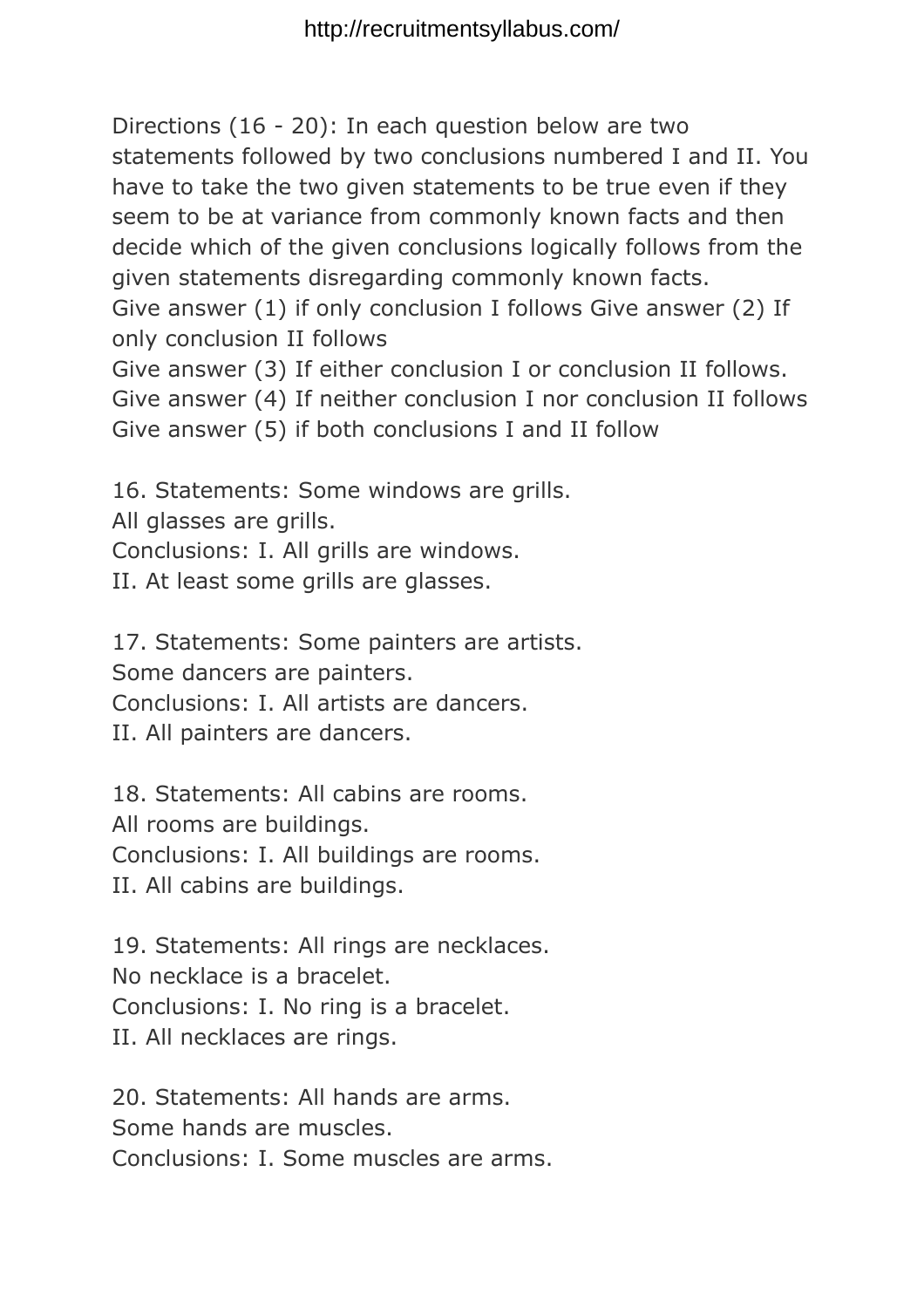II. All muscles are arms.

Directions (21 -25): Study the following information to answer the given questions:

Seven Friends - L, M, N, O, P, Q and R are sitting in a straight line facing North, not necessarily in the same order. M sits fifth to the right of O. P sits third to the right of L. Both L and P do not sit at the extreme ends of the line. Q and R are immediate neighbours of each other. N sits third to the left of Q. 21. What is O's position with respect of R?

- 1) Second to the right
- 2) Third to the left
- 3) Second the left
- 4) Third to the right
- 5) None of these

22. Which of the following represents the friends sitting at the extreme ends of the line?

- 1) O, M
- 2) Q, O
- 3) N, M
- 4) O, N
- 5) None of these

23. If all the seven friends are made to sit in alphabetical order from left to right, the position of how many will remain unchanged?

- 1) Four
- 2) Three
- 3) One
- 4) Two
- 5) None

24. Who sits exactly in the middle of the row?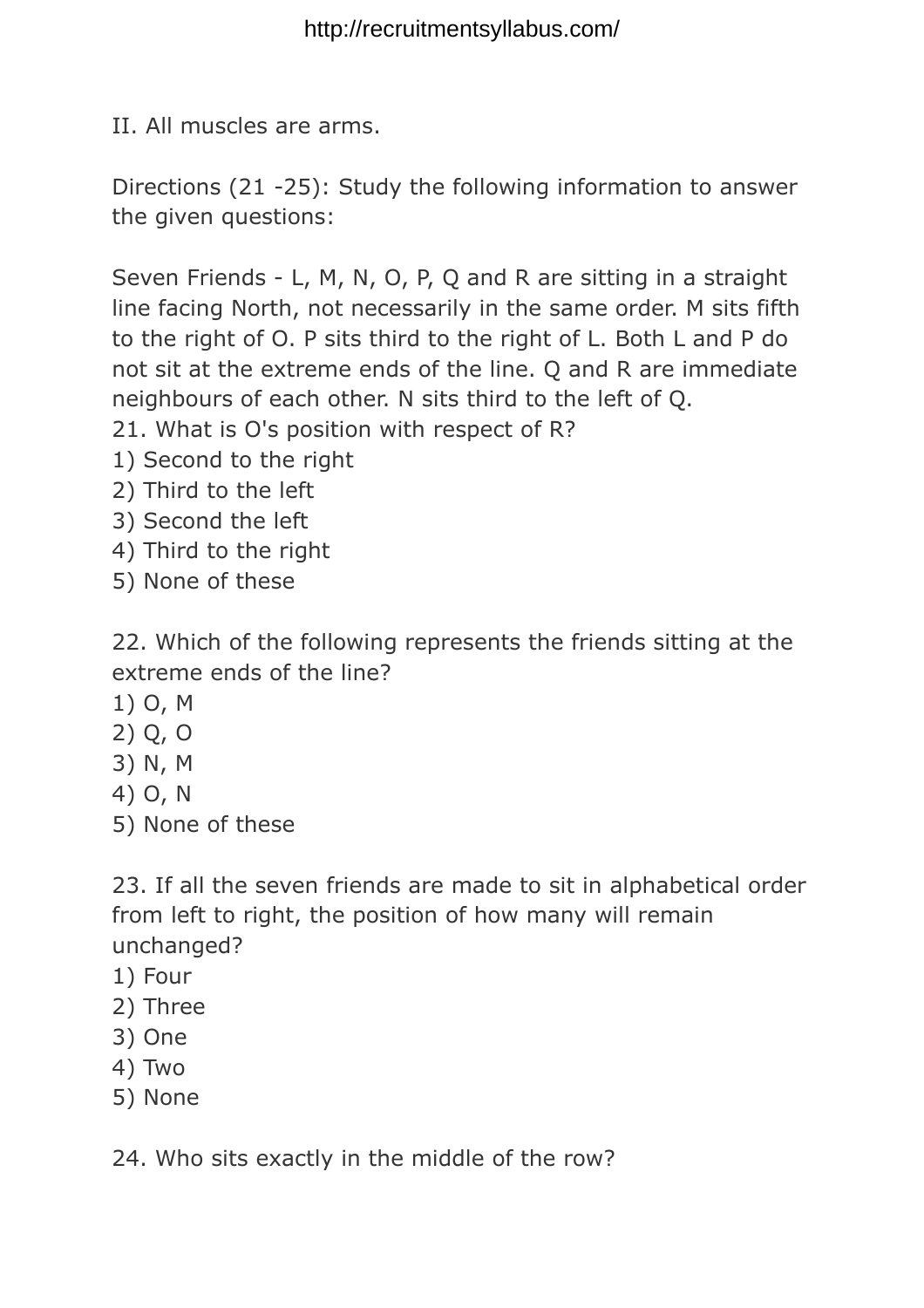http://recruitmentsyllabus.com/

1) P

2) L

3) Q

4) R

5) None of these

25. Four of the following five are alike in a certain way based on their seating positions in the above arrangement and so form a group. Which is the one that does not belong to the group?

1) MP

2) RQ

- 3) ON
- 4) LN
- 5) QL

Directions (26 - 28): Study the following information carefully and answer the questions given below:

Poverty measurement is an unsettled issue, both conceptually and methodologically. Since poverty is a process as well as an outcome; many come out of it while others may be falling into it. The net effect of these two parallel processes is a proportion commonly identified as the 'head count ratio', but these ratios hide the fundamental dynamism that characterises poverty in practice. The most recent poverty reestimates by an expert group has also missed the 'crucial dynamism'. In a study conducted on 13,000 households which represented the entire country in 1993-94 and again on 2004-05. It was found that in the ten-year period 18.2% rural population moved out of poverty whereas another 22.1% fell into it over this period. This net increase of about four percentage points was seen to have a considerable variation across states and regions.

26.Which of the following is a conclusion which can be drawn from the facts stated in the above paragraph?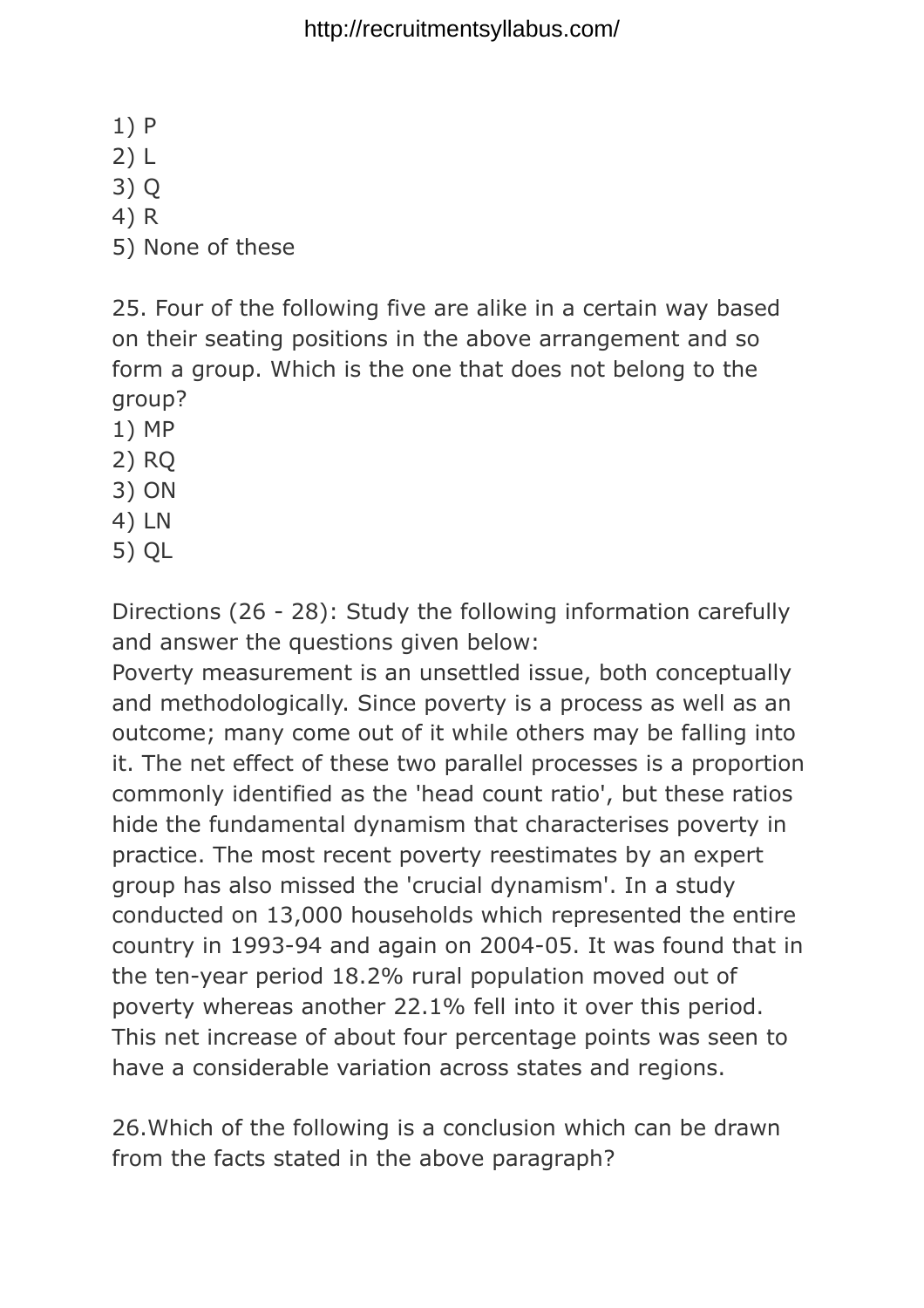1) Accurate estimates of number of people living below poverty line in India is possible to be made.

2) Many expert groups in India are not interested to measure poverty objectively.

3) Process of poverty measurement needs to take into account various factors to tackle its dynamic nature.

4) People living below poverty line remain in that position for a very long time.

5) None of these

27.Which of the following is an assumption which is implicit in the facts stated in the above paragraph?

1) It may not be possible to have an accurate poverty measurement in India.

2) Level of poverty in India is static over the years.

3) Researchers avoid making conclusions on poverty measurement data in India.

4) Government of India has a mechanism to measure level of poverty effectively and accurately.

5) None of these

28. Which of the following is an inference which can be made from the facts stated in the above paragraph?

1) Poverty measurement tools in India are outdated.

2) Increase in number of persons falling into poverty varies considerably across the country over a period of time.

3) Government of India has stopped measuring poverty related studies.

4) People living in rural areas are more susceptible to fall into poverty over the time.

5) None of these

Directions (29 - 32): In these questions, relationships between different elements is shown in the statements. These statements are followed by two conclusions.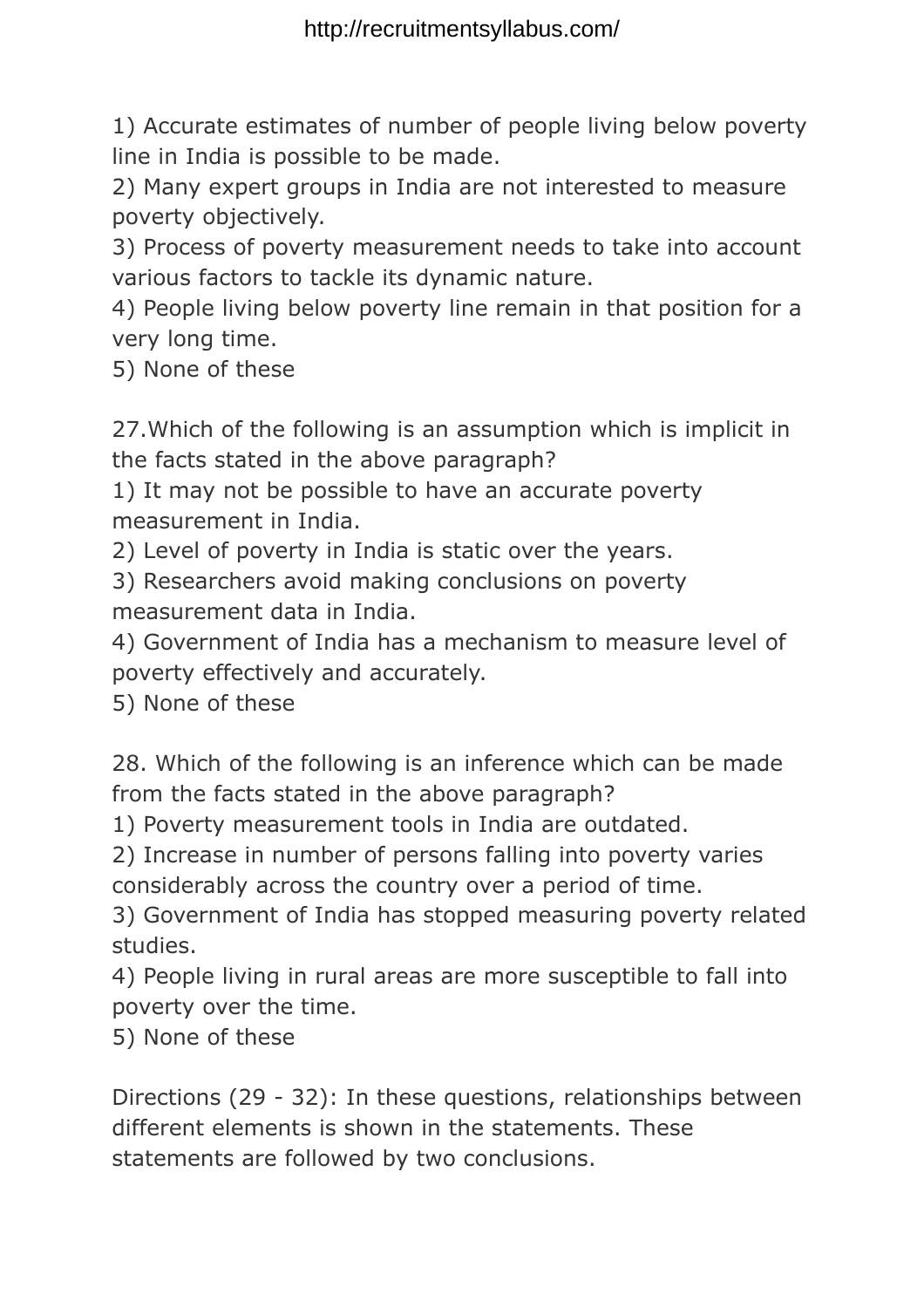Give answer 1. if only conclusion I follows Give answer 2. if only conclusion II follows Give answer 3. if either, conclusion I or conclusion II follows Give answer 4. if neither conclusion I nor conclusion II follows Give answer 5. If both conclusions I and II follow. 29. Statement:  $A < L < T < R$  d H  $> K$ Conclusions:  $I. H > I$  II.  $K > T$ 30. Statement:  $P = N > D e G < B = J$ Conclusions: I. G < P II. G < J 31. Statement: F d C e V =  $Z < X = U$ Conclusions: I. V < U II. Z < F 32. Statement:  $Q d E = I > N e R e S$ Conclusions:  $I. E = S II. S d N$ Directions (33 - 35): Study the following arrangement of consonants, vowels, numbers and symbols carefully and answer the questions given below: H @ F ! 3 U 6 % G I T \* P L 8 \$ 9 S 2 7 & A M K + J é D 4 # 5  $R \in$ 

33. Which of the following is ninth to the right of the twentieth from the right end of the above arrangement?

- 1) K
- 2) M
- 3) U
- 4) A
- 5) None of these

34. How many such consonants are there in the above arrangement, each of which is immediately preceded by a symbol and also immediately followed by a symbol?